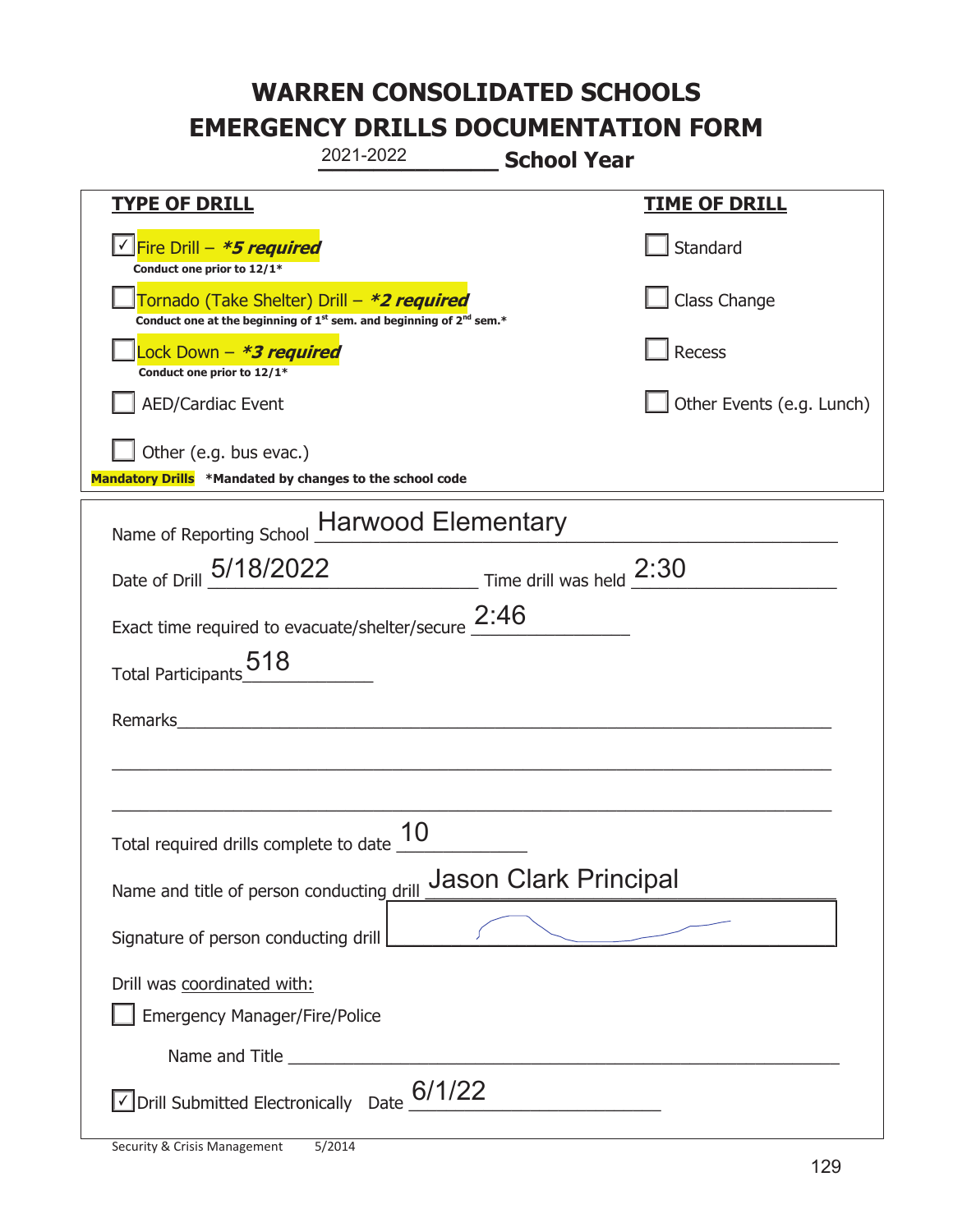|                                                                                    | 2021-2022                                                                                   | <b>School Year</b>           |                           |
|------------------------------------------------------------------------------------|---------------------------------------------------------------------------------------------|------------------------------|---------------------------|
| <b>TYPE OF DRILL</b>                                                               |                                                                                             |                              | <b>TIME OF DRILL</b>      |
| <u>√ Fire Drill – *5 required</u><br>Conduct one prior to 12/1*                    |                                                                                             |                              | Standard                  |
| Tornado (Take Shelter) Drill – *2 required                                         | Conduct one at the beginning of 1 <sup>st</sup> sem. and beginning of 2 <sup>nd</sup> sem.* |                              | Class Change              |
| Lock Down – <b>*<i>3 required</i></b><br>Conduct one prior to 12/1*                |                                                                                             |                              | Recess                    |
| <b>AED/Cardiac Event</b>                                                           |                                                                                             |                              | Other Events (e.g. Lunch) |
| Other (e.g. bus evac.)<br>Mandatory Drills *Mandated by changes to the school code |                                                                                             |                              |                           |
| Name of Reporting School Jason Clark                                               |                                                                                             |                              |                           |
| Date of Drill 4/28/2022                                                            |                                                                                             |                              |                           |
| Exact time required to evacuate/shelter/secure $2:56$                              |                                                                                             |                              |                           |
| 524<br><b>Total Participants</b>                                                   |                                                                                             |                              |                           |
| Remarks                                                                            |                                                                                             |                              |                           |
|                                                                                    |                                                                                             |                              |                           |
| Total required drills complete to date $\frac{9}{2}$                               | Q                                                                                           |                              |                           |
| Name and title of person conducting drill                                          |                                                                                             | <b>Jason Clark Principal</b> |                           |
| Signature of person conducting drill                                               |                                                                                             |                              |                           |
| Drill was coordinated with:<br><b>Emergency Manager/Fire/Police</b>                |                                                                                             |                              |                           |
|                                                                                    |                                                                                             |                              |                           |
| √ Drill Submitted Electronically Date                                              | 6/1/22                                                                                      |                              |                           |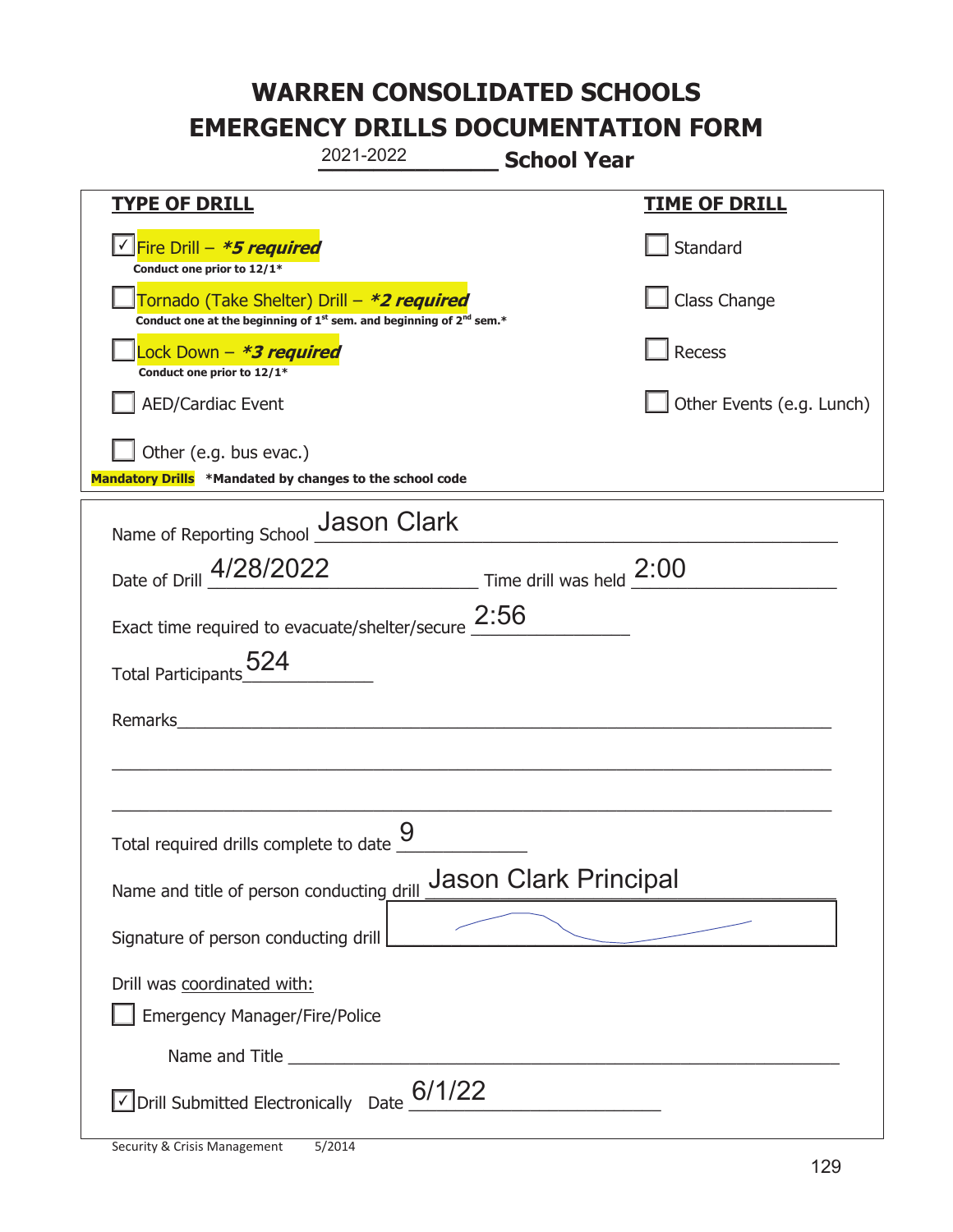|                                                                                    | 2021-2022                                                                                                                                 | <b>School Year</b>           |                           |
|------------------------------------------------------------------------------------|-------------------------------------------------------------------------------------------------------------------------------------------|------------------------------|---------------------------|
| <b>TYPE OF DRILL</b>                                                               |                                                                                                                                           |                              | <b>TIME OF DRILL</b>      |
| Fire Drill - *5 required<br>Conduct one prior to 12/1*                             |                                                                                                                                           |                              | $\cup$ Standard           |
|                                                                                    | Tornado (Take Shelter) Drill – *2 required<br>Conduct one at the beginning of 1 <sup>st</sup> sem. and beginning of 2 <sup>nd</sup> sem.* |                              | Class Change              |
| Lock Down - *3 required<br>Conduct one prior to 12/1*                              |                                                                                                                                           |                              | <b>Recess</b>             |
| AED/Cardiac Event                                                                  |                                                                                                                                           |                              | Other Events (e.g. Lunch) |
| Other (e.g. bus evac.)<br>Mandatory Drills *Mandated by changes to the school code |                                                                                                                                           |                              |                           |
| Name of Reporting School Harwood Elementary                                        |                                                                                                                                           |                              |                           |
| Date of Drill 4/18/22 Time drill was held 2:00                                     |                                                                                                                                           |                              |                           |
| Exact time required to evacuate/shelter/secure $4:48$                              |                                                                                                                                           |                              |                           |
| Total Participants_017                                                             |                                                                                                                                           |                              |                           |
| Remarks                                                                            |                                                                                                                                           |                              |                           |
|                                                                                    |                                                                                                                                           |                              |                           |
| Total required drills complete to date $\frac{8}{4}$                               |                                                                                                                                           |                              |                           |
| Name and title of person conducting drill                                          |                                                                                                                                           | <b>Jason Clark Principal</b> |                           |
| Signature of person conducting drill                                               |                                                                                                                                           |                              |                           |
| Drill was coordinated with:<br><b>Emergency Manager/Fire/Police</b>                |                                                                                                                                           |                              |                           |
|                                                                                    |                                                                                                                                           |                              |                           |
| √ Drill Submitted Electronically Date                                              | 6/1/22                                                                                                                                    |                              |                           |

I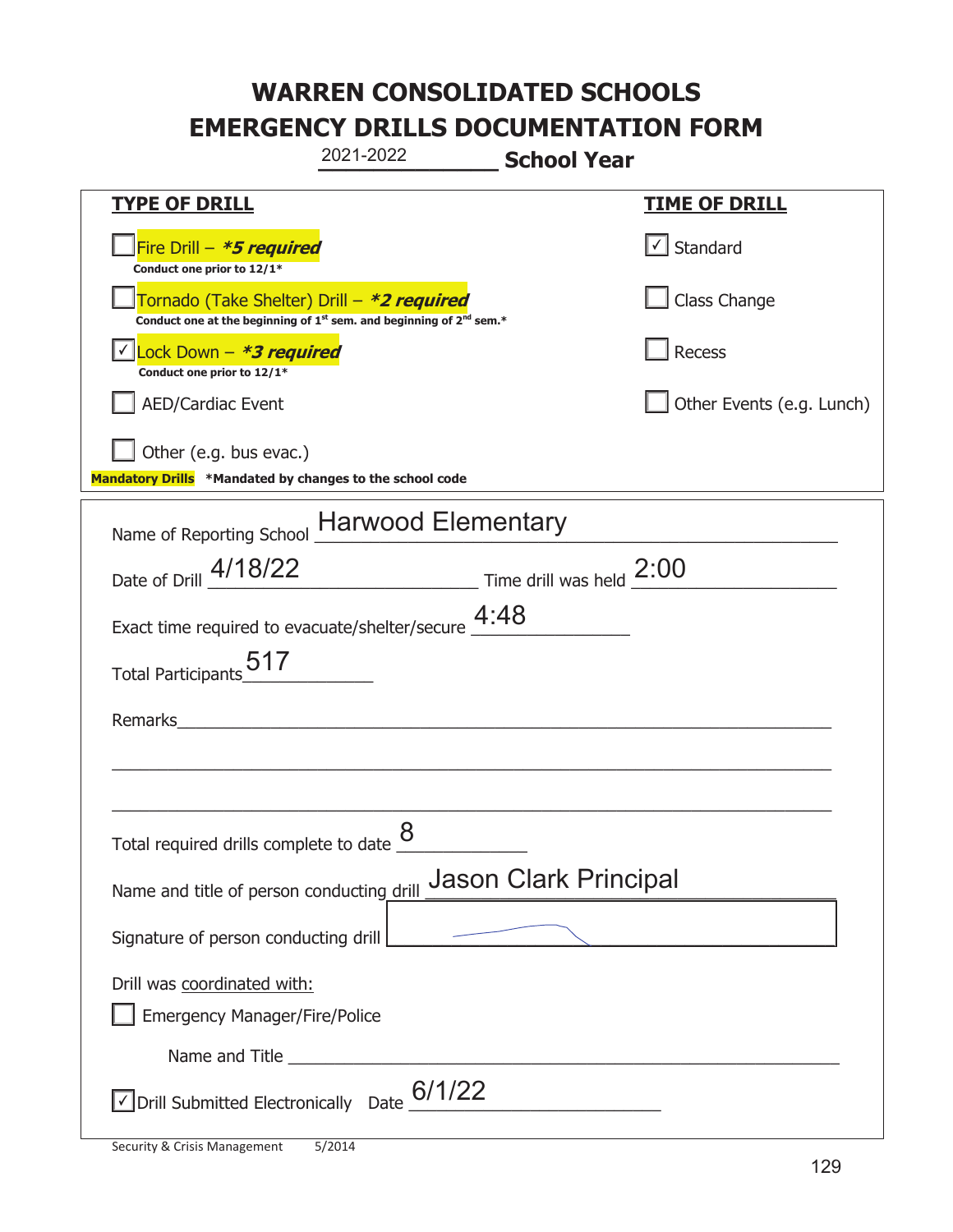| 21/22<br><b>School Year</b>                                                                                                               |                           |  |  |  |
|-------------------------------------------------------------------------------------------------------------------------------------------|---------------------------|--|--|--|
| <b>TYPE OF DRILL</b>                                                                                                                      | <u>TIME OF DRILL</u>      |  |  |  |
| Fire Drill - *5 required<br>Conduct one prior to 12/1*                                                                                    | $\vert$ Standard          |  |  |  |
| Tornado (Take Shelter) Drill – *2 required<br>Conduct one at the beginning of 1 <sup>st</sup> sem. and beginning of 2 <sup>nd</sup> sem.* | Class Change              |  |  |  |
| ock Down - <b>*3 required</b><br>Conduct one prior to 12/1*                                                                               | Recess                    |  |  |  |
| <b>AED/Cardiac Event</b>                                                                                                                  | Other Events (e.g. Lunch) |  |  |  |
| Other (e.g. bus evac.)<br>Mandatory Drills *Mandated by changes to the school code                                                        |                           |  |  |  |
| Name of Reporting School Harwood Elementary                                                                                               |                           |  |  |  |
| Date of Drill 3/24/2022 Time drill was held 1:15                                                                                          |                           |  |  |  |
| Exact time required to evacuate/shelter/secure $\underline{\hspace{1em}3:}58$                                                             |                           |  |  |  |
| Total Participants 512                                                                                                                    |                           |  |  |  |
| Remarks                                                                                                                                   |                           |  |  |  |
|                                                                                                                                           |                           |  |  |  |
| Total required drills complete to date $\frac{7}{ }$                                                                                      |                           |  |  |  |
| <b>Jason Clark Principal</b><br>Name and title of person conducting drill                                                                 |                           |  |  |  |
| Signature of person conducting drill                                                                                                      |                           |  |  |  |
| Drill was coordinated with:<br><b>Emergency Manager/Fire/Police</b>                                                                       |                           |  |  |  |
|                                                                                                                                           |                           |  |  |  |
| $\sqrt{\frac{1}{2}}$ Drill Submitted Electronically Date $\frac{6}{122}$                                                                  |                           |  |  |  |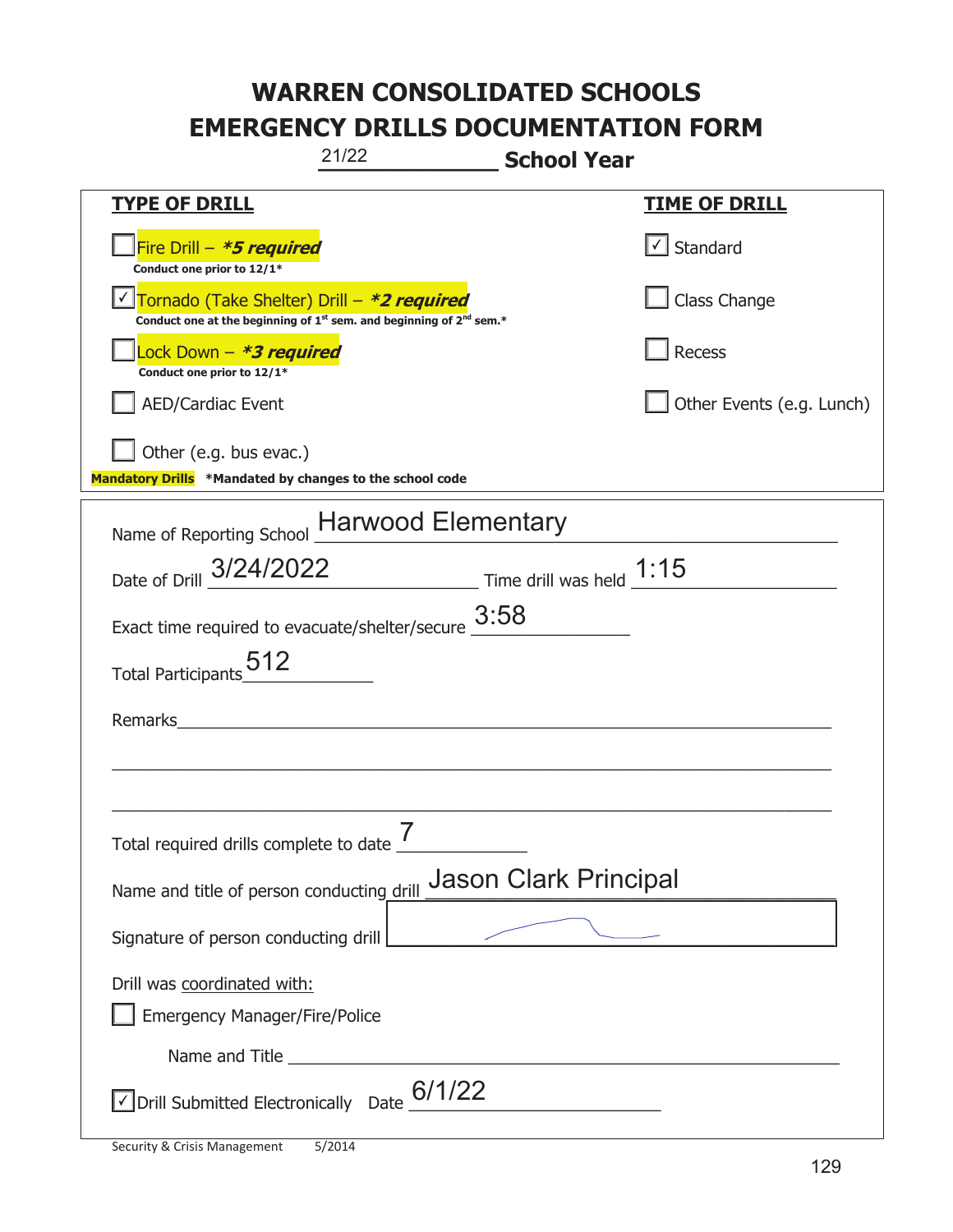|                                                                                    | 21/22                                                                           | <b>School Year</b>           |
|------------------------------------------------------------------------------------|---------------------------------------------------------------------------------|------------------------------|
| <u>TYPE OF DRILL</u>                                                               |                                                                                 | <u>TIME OF DRILL</u>         |
| Fire Drill - *5 required<br>Conduct one prior to 12/1*                             |                                                                                 | √ Standard                   |
| Tornado (Take Shelter) Drill – *2 required                                         | Conduct one at the beginning of $1st$ sem. and beginning of $2nd$ sem.*         | Class Change                 |
| Lock Down - <b>*3 required</b><br>Conduct one prior to 12/1*                       |                                                                                 | Recess                       |
| AED/Cardiac Event                                                                  |                                                                                 | Other Events (e.g. Lunch)    |
| Other (e.g. bus evac.)<br>Mandatory Drills *Mandated by changes to the school code |                                                                                 |                              |
|                                                                                    | Name of Reporting School Harwood Elementary                                     |                              |
| Date of Drill 1/20/22                                                              | $\frac{2:00}{\frac{1}{2}:00}$ Time drill was held $\frac{2:00}{\frac{1}{2}:00}$ |                              |
|                                                                                    | Exact time required to evacuate/shelter/secure $\underline{4:58}$               |                              |
| Total Participants 523                                                             |                                                                                 |                              |
| Remarks                                                                            |                                                                                 |                              |
|                                                                                    |                                                                                 |                              |
| Total required drills complete to date $6$                                         |                                                                                 |                              |
| Name and title of person conducting drill                                          |                                                                                 | <b>Jason Clark Principal</b> |
| Signature of person conducting drill                                               |                                                                                 |                              |
| Drill was coordinated with:<br><b>Emergency Manager/Fire/Police</b>                |                                                                                 |                              |
|                                                                                    |                                                                                 |                              |
| √ Drill Submitted Electronically Date                                              | 6/1/22                                                                          |                              |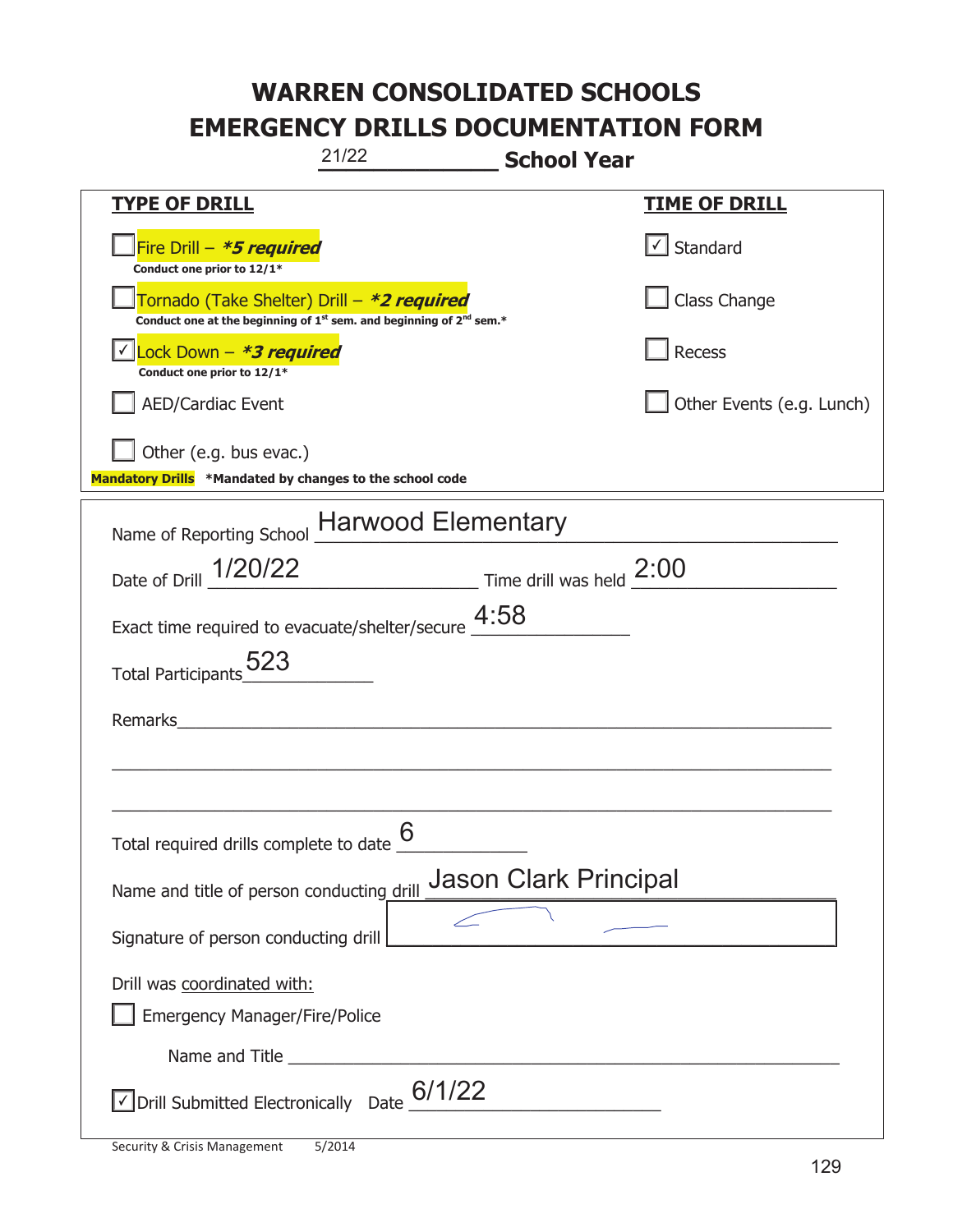|                                                                                    | 2021-2022                                                               | <b>School Year</b> |                           |
|------------------------------------------------------------------------------------|-------------------------------------------------------------------------|--------------------|---------------------------|
| <u>TYPE OF DRILL</u>                                                               |                                                                         |                    | <b>TIME OF DRILL</b>      |
| Fire Drill - *5 required<br>Conduct one prior to 12/1*                             |                                                                         |                    | $\cup$ Standard           |
| Tornado (Take Shelter) Drill – *2 required                                         | Conduct one at the beginning of $1st$ sem. and beginning of $2nd$ sem.* |                    | Class Change              |
| Lock Down - *3 required<br>Conduct one prior to 12/1*                              |                                                                         |                    | Recess                    |
| AED/Cardiac Event                                                                  |                                                                         |                    | Other Events (e.g. Lunch) |
| Other (e.g. bus evac.)<br>Mandatory Drills *Mandated by changes to the school code |                                                                         |                    |                           |
| Name of Reporting School Harwood Elementary                                        |                                                                         |                    |                           |
| Date of Drill 1/11/2022 Time drill was held 9:30                                   |                                                                         |                    |                           |
| Exact time required to evacuate/shelter/secure $\underline{5:15}$                  |                                                                         |                    |                           |
| Total Participants 515                                                             |                                                                         |                    |                           |
| Remarks                                                                            |                                                                         |                    |                           |
|                                                                                    |                                                                         |                    |                           |
| Total required drills complete to date $\frac{0}{2}$                               | 5                                                                       |                    |                           |
| Name and title of person conducting drill                                          |                                                                         | <b>Jason Clark</b> |                           |
| Signature of person conducting drill                                               |                                                                         |                    |                           |
| Drill was coordinated with:<br><b>Emergency Manager/Fire/Police</b>                |                                                                         |                    |                           |
|                                                                                    |                                                                         |                    |                           |
| √ Drill Submitted Electronically Date                                              | 1/20/2022                                                               |                    |                           |

t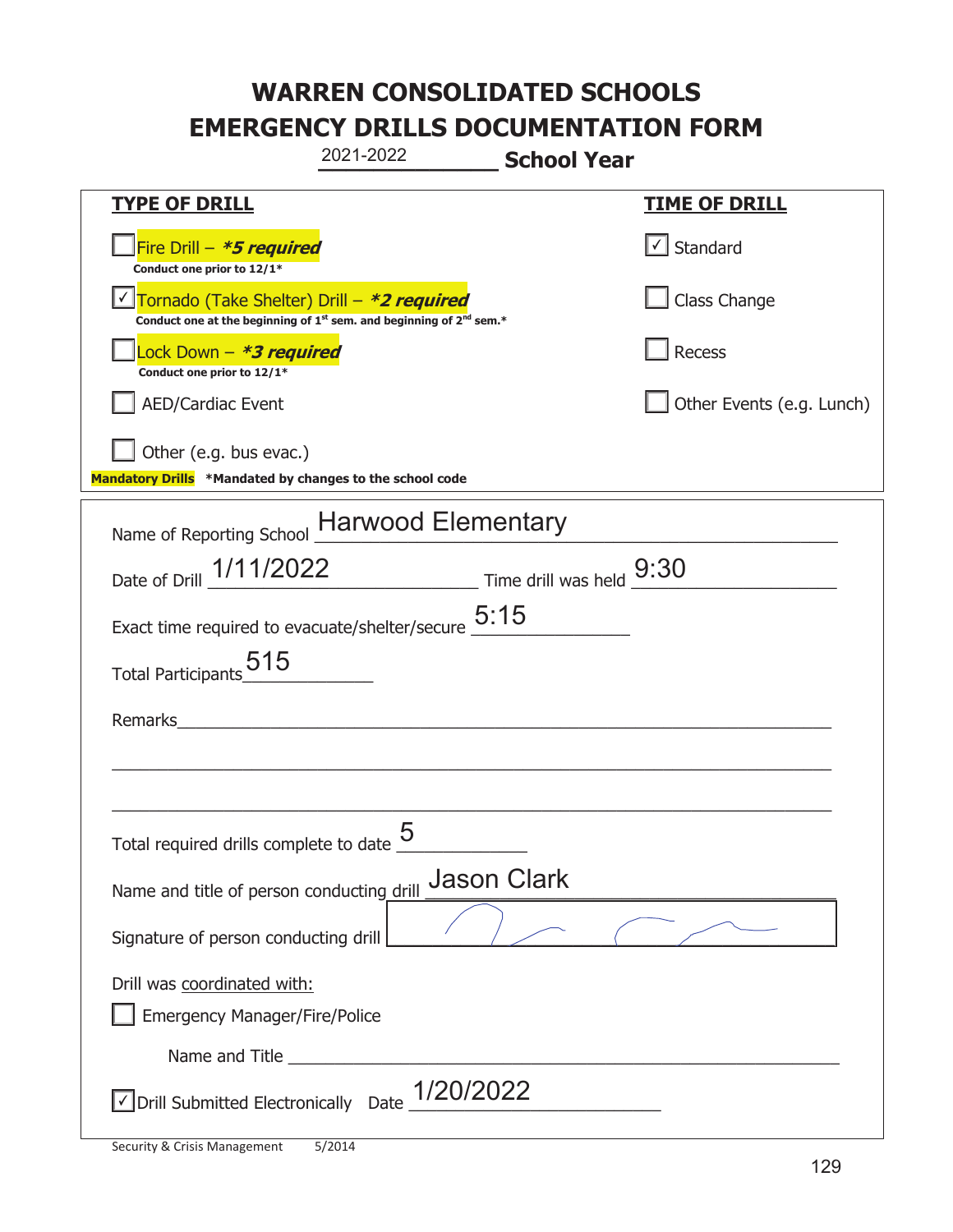|                                                                                    | 2021-2022                                                                                   | <b>School Year</b> |                           |
|------------------------------------------------------------------------------------|---------------------------------------------------------------------------------------------|--------------------|---------------------------|
| <u>TYPE OF DRILL</u>                                                               |                                                                                             |                    | <b>TIME OF DRILL</b>      |
| <u>√ Fire Drill – <i>*5 required</i></u><br>Conduct one prior to 12/1*             |                                                                                             |                    | √ Standard                |
| Tornado (Take Shelter) Drill – *2 required                                         | Conduct one at the beginning of 1 <sup>st</sup> sem. and beginning of 2 <sup>nd</sup> sem.* |                    | Class Change              |
| Lock Down - <b>*3 required</b><br>Conduct one prior to 12/1*                       |                                                                                             |                    | Recess                    |
| AED/Cardiac Event                                                                  |                                                                                             |                    | Other Events (e.g. Lunch) |
| Other (e.g. bus evac.)<br>Mandatory Drills *Mandated by changes to the school code |                                                                                             |                    |                           |
| Name of Reporting School Harwood                                                   |                                                                                             |                    |                           |
| Date of Drill 11/17/2021 Time drill was held 11:30                                 |                                                                                             |                    |                           |
| Exact time required to evacuate/shelter/secure $\underline{4:36}$                  |                                                                                             |                    |                           |
| Total Participants 512                                                             |                                                                                             |                    |                           |
| Remarks                                                                            |                                                                                             |                    |                           |
|                                                                                    |                                                                                             |                    |                           |
| Total required drills complete to date _                                           | Δ                                                                                           |                    |                           |
| Name and title of person conducting drill                                          |                                                                                             | <b>Jason Clark</b> |                           |
| Signature of person conducting drill                                               |                                                                                             |                    |                           |
| Drill was coordinated with:<br><b>Emergency Manager/Fire/Police</b>                |                                                                                             |                    |                           |
|                                                                                    |                                                                                             |                    |                           |
| √ Drill Submitted Electronically Date                                              | 1/20/2022                                                                                   |                    |                           |

t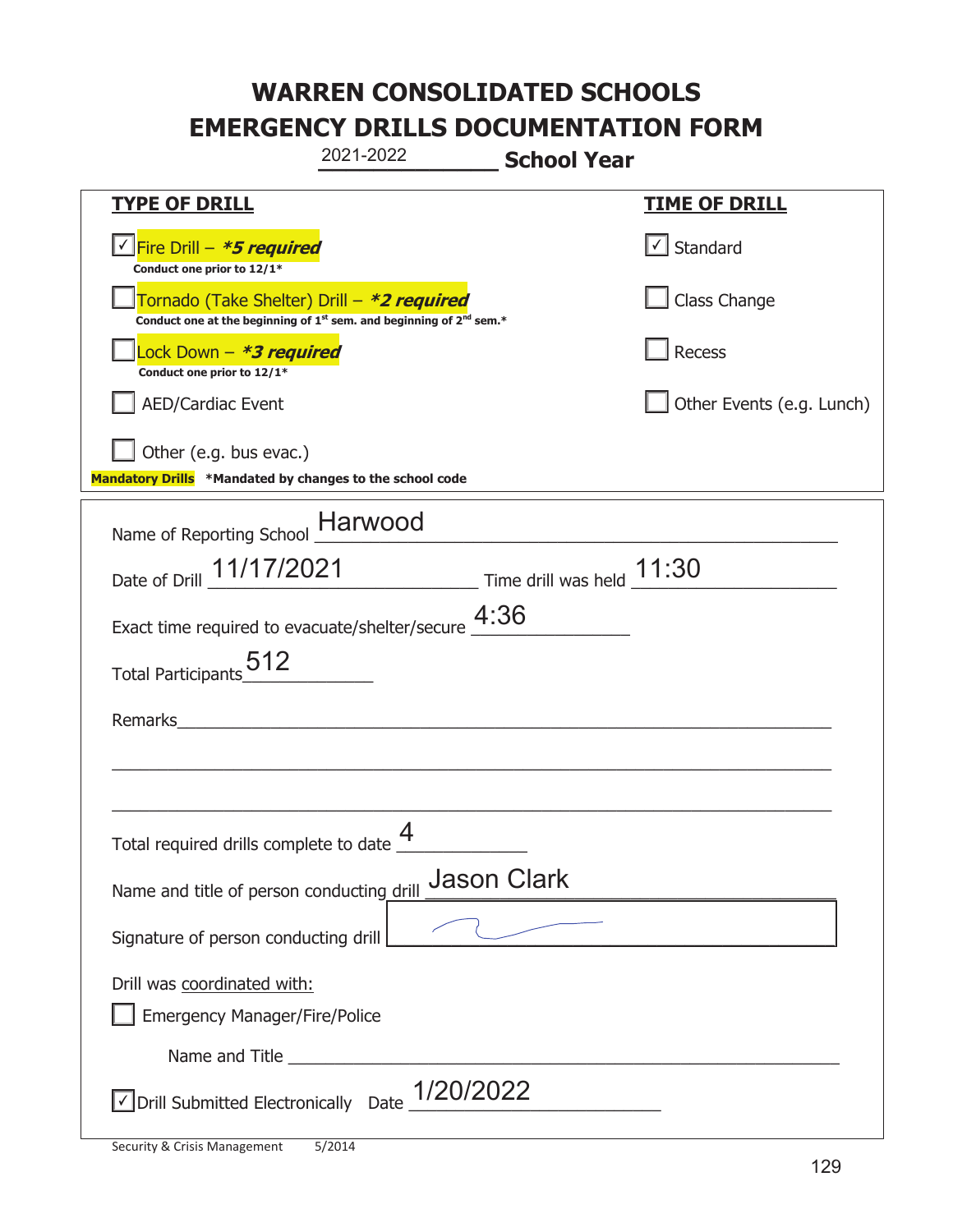|                                                                                                                       | 2021-2022 | <b>School Year</b> |                           |
|-----------------------------------------------------------------------------------------------------------------------|-----------|--------------------|---------------------------|
| <u>TYPE OF DRILL</u>                                                                                                  |           |                    | <b>TIME OF DRILL</b>      |
| Fire Drill - *5 required<br>Conduct one prior to 12/1*                                                                |           |                    | $\cup$ Standard           |
| Tornado (Take Shelter) Drill – *2 required<br>Conduct one at the beginning of $1st$ sem. and beginning of $2nd$ sem.* |           |                    | Class Change              |
| Lock Down - <b>*3 required</b><br>Conduct one prior to 12/1*                                                          |           |                    | Recess                    |
| AED/Cardiac Event                                                                                                     |           |                    | Other Events (e.g. Lunch) |
| Other (e.g. bus evac.)<br>Mandatory Drills *Mandated by changes to the school code                                    |           |                    |                           |
| Name of Reporting School Harwood Elementary                                                                           |           |                    |                           |
| Date of Drill 11/8/2021 Time drill was held 10:45                                                                     |           |                    |                           |
| Exact time required to evacuate/shelter/secure $4:51$                                                                 |           |                    |                           |
| Total Participants 515                                                                                                |           |                    |                           |
| Remarks                                                                                                               |           |                    |                           |
|                                                                                                                       |           |                    |                           |
|                                                                                                                       |           |                    |                           |
| Total required drills complete to date                                                                                | 3         |                    |                           |
| Name and title of person conducting drill                                                                             |           | <b>Jason Clark</b> |                           |
| Signature of person conducting drill                                                                                  |           |                    |                           |
| Drill was coordinated with:<br><b>Emergency Manager/Fire/Police</b>                                                   |           |                    |                           |
|                                                                                                                       |           |                    |                           |
| √ Drill Submitted Electronically Date                                                                                 | 1/20/2022 |                    |                           |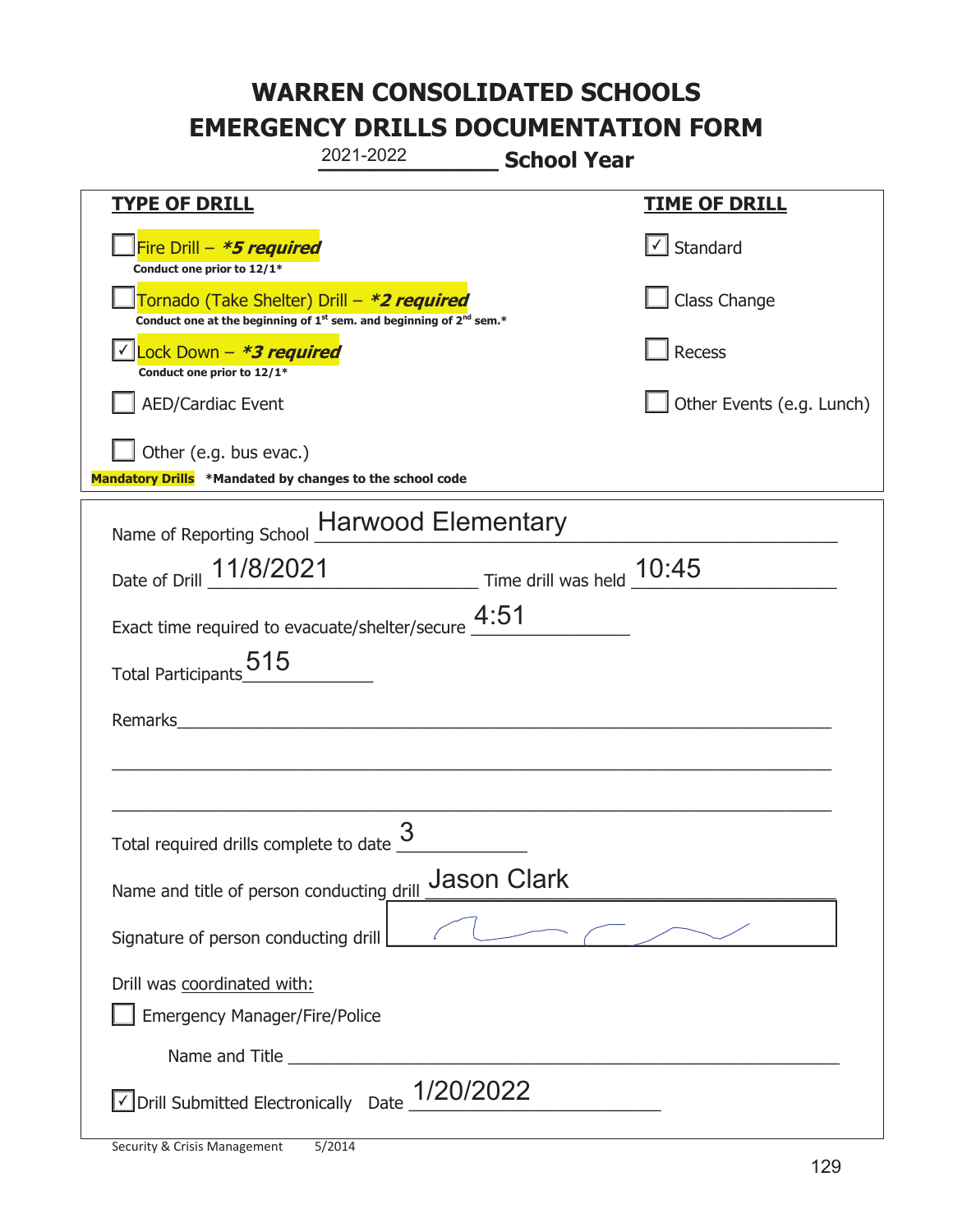|                                                                                            | 2021-2022                                                                                   | <b>School Year</b> |                           |
|--------------------------------------------------------------------------------------------|---------------------------------------------------------------------------------------------|--------------------|---------------------------|
| <b>TYPE OF DRILL</b>                                                                       |                                                                                             |                    | <u>TIME OF DRILL</u>      |
| <u>√ <mark>Fire Drill – <i>*<b>5 required</b></i></mark></u><br>Conduct one prior to 12/1* |                                                                                             |                    | $\lfloor$ Standard        |
| Tornado (Take Shelter) Drill – *2 required                                                 | Conduct one at the beginning of 1 <sup>st</sup> sem. and beginning of 2 <sup>nd</sup> sem.* |                    | Class Change              |
| Lock Down – <b>*<i>3 required</i></b><br>Conduct one prior to 12/1*                        |                                                                                             |                    | Recess                    |
| AED/Cardiac Event                                                                          |                                                                                             |                    | Other Events (e.g. Lunch) |
| Other (e.g. bus evac.)<br>Mandatory Drills *Mandated by changes to the school code         |                                                                                             |                    |                           |
|                                                                                            | Name of Reporting School Harwood Elementary                                                 |                    |                           |
|                                                                                            | Date of Drill 10/14/2021 Time drill was held 2:15                                           |                    |                           |
|                                                                                            | Exact time required to evacuate/shelter/secure $4:28$                                       |                    |                           |
| Total Participants 510                                                                     |                                                                                             |                    |                           |
| Remarks                                                                                    |                                                                                             |                    |                           |
|                                                                                            |                                                                                             |                    |                           |
| Total required drills complete to date $\frac{2}{3}$                                       |                                                                                             |                    |                           |
| Name and title of person conducting drill                                                  | <b>Jason Clark</b>                                                                          |                    |                           |
| Signature of person conducting drill                                                       |                                                                                             |                    |                           |
| Drill was coordinated with:<br><b>Emergency Manager/Fire/Police</b>                        |                                                                                             |                    |                           |
|                                                                                            |                                                                                             |                    |                           |
|                                                                                            | $\sqrt{\frac{1}{20}}$ Drill Submitted Electronically Date $\frac{1}{20}/2022$               |                    |                           |